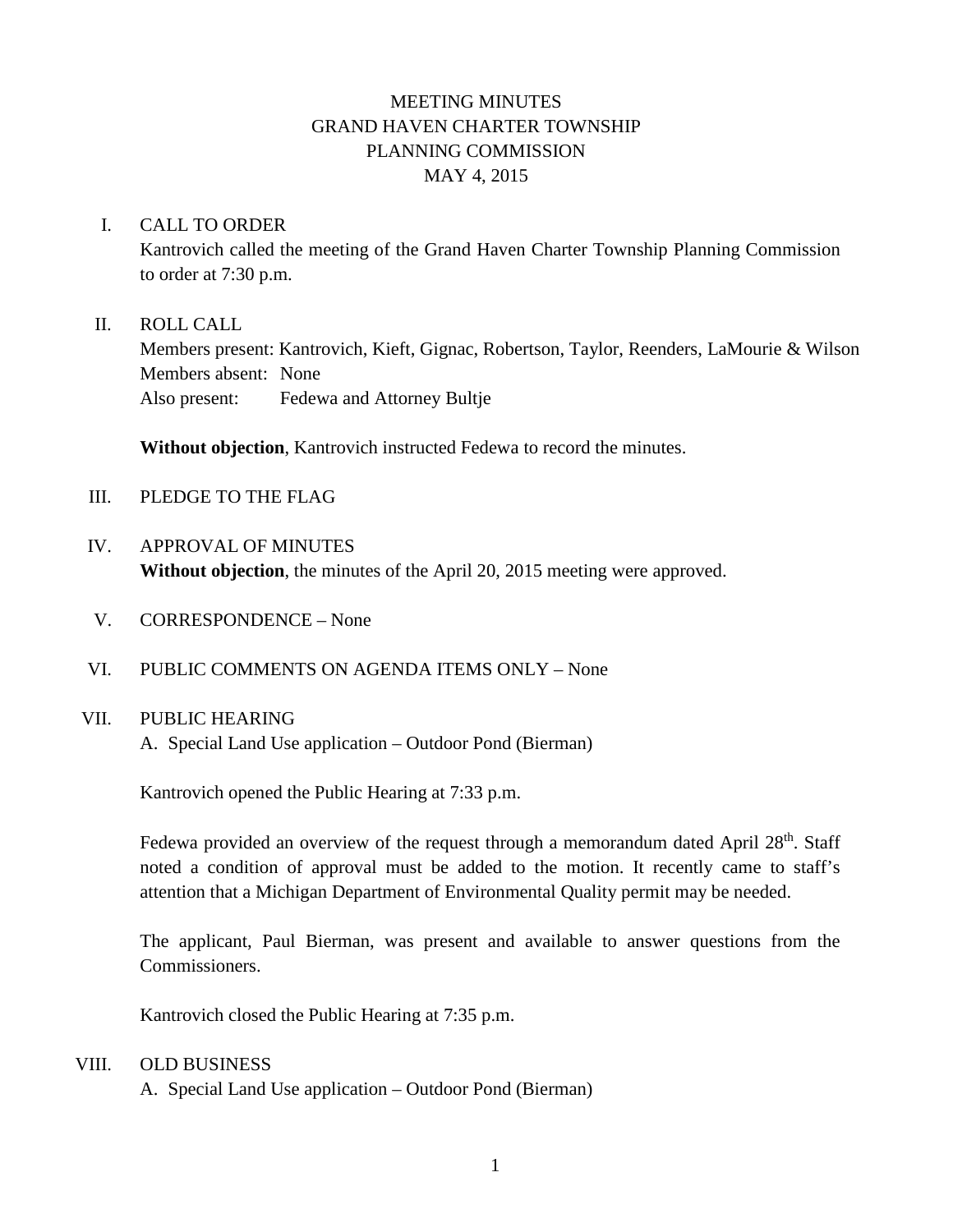The Commissioners offered suggestions on available resources such as the Ottawa Conservation District to assist with the wetland identification.

**Motion** by Robertson, supported by Taylor to approve with conditions the Outdoor Pond Special Land Use application submitted by Paul Bierman for property located at 13040 Always Lane, based on the application meeting applicable requirements and standards set forth by the Grand Haven Charter Township Zoning Ordinance. The approval is conditioned upon the following:

1. Prior to construction the applicant must submit an MDEQ permit for the Outdoor Pond, or provide a Letter of No Authority if a permit is not required.

# **Which motion carried.**

### **Report**

- 1. This approval is based on the affirmative findings that each of the following standards has been fulfilled:
	- A. The proposed use is consistent with, and promotes the intent and purpose of this Ordinance.
	- B. The proposed use is of such location, size, density, and character as to be compatible with adjacent uses of land and the orderly development of the district in which situated and of adjacent districts.
	- C. The proposed use does not have a substantially detrimental effect upon, nor substantially impair the value of, neighborhood property.
	- D. The proposed use is reasonably compatible with the natural environment of the subject premises and adjacent premises.
	- E. The proposed use does not unduly interfere with provision of adequate light or air, nor overcrowd land or cause a severe concentration of population.
	- F. The proposed use does not interfere or unduly burden water supply facilities, sewage collection and disposal systems, park and recreational facilities, and other public services.
	- G. The proposed use is such that traffic to, from, and on the premises and the assembly of persons relation to such use will not be hazardous, or inconvenient to the neighborhood, nor unduly conflict with the normal traffic of the neighborhood, considering, among other things: safe and convenient routes for pedestrian traffic, particularly of children, the relationship of the proposed use to main thoroughfares and to streets and intersections, and the general character and intensity of the existing and potential development of the neighborhood.
	- H. The proposed use is consistent with the health, safety, and welfare of the Township.
- 2. The application meets the site plan review standards of Section 23.06 of the Zoning Ordinance. Specifically, the Planning Commission finds as follows: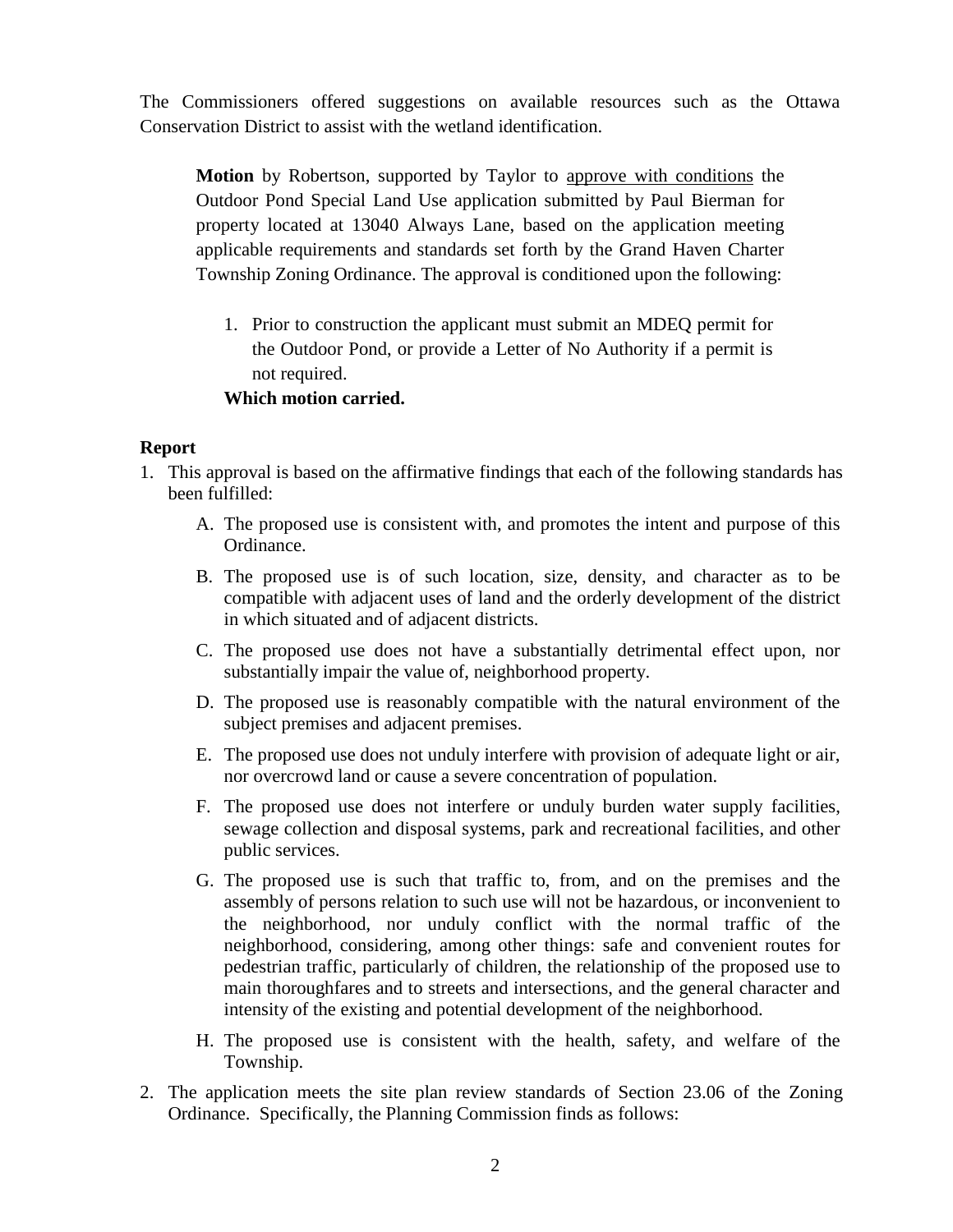- A. The uses proposed will not adversely affect the public health, safety, or welfare. Uses and structures located on the site take into account topography, size of the property, the uses on adjoining property and the relationship and size of buildings to the site.
- B. The site will be developed so as not to impede the normal and orderly development or improvement of surrounding property for uses permitted in this ordinance.
- C. Safe, convenient, uncontested, and well defined vehicular and pedestrian circulation is provided for ingress/egress points and within the site. Drives, streets and other circulation routes are designed to promote safe and efficient traffic operations within the site and at ingress/egress points.
- D. The arrangement of public or private vehicular and pedestrian connections to existing or planned streets in the area are planned to provide a safe and efficient circulation system for traffic within the township.
- E. Removal or alterations of significant natural features are restricted to those areas which are reasonably necessary to develop the site in accordance with the requirements of this Ordinance. The Planning Commission has required that landscaping, buffers, and/or greenbelts be preserved and/or provided to ensure that proposed uses will be adequately buffered from one another and from surrounding public and private property.
- F. Areas of natural drainage such as swales, wetlands, ponds, or swamps are protected and preserved insofar as practical in their natural state to provide areas for natural habitat, preserve drainage patterns and maintain the natural characteristics of the land.
- G. The site plan provides reasonable visual and sound privacy for all dwelling units located therein and adjacent thereto. Landscaping shall be used, as appropriate, to accomplish these purposes.
- H. All buildings and groups of buildings are arranged so as to permit necessary emergency vehicle access as requested by the fire department.
- I. All streets and driveways are developed in accordance with the Ottawa County Road Commission specifications, as appropriate.
- J. Appropriate measures have been taken to ensure that removal of surface waters will not adversely affect neighboring properties or the public storm drainage system. Provisions have been made to accommodate storm water, prevent erosion and the formation of dust.
- K. Exterior lighting is arranged so that it is deflected away from adjacent properties and so it does not interfere with the vision of motorists along adjacent streets, and consists of sharp cut-off fixtures.
- L. All loading and unloading areas and outside storage areas, including areas for the storage of trash, which face or are visible from residential districts or public streets, are screened.
- M. Entrances and exits are provided at appropriate locations so as to maximize the convenience and safety for persons entering or leaving the site.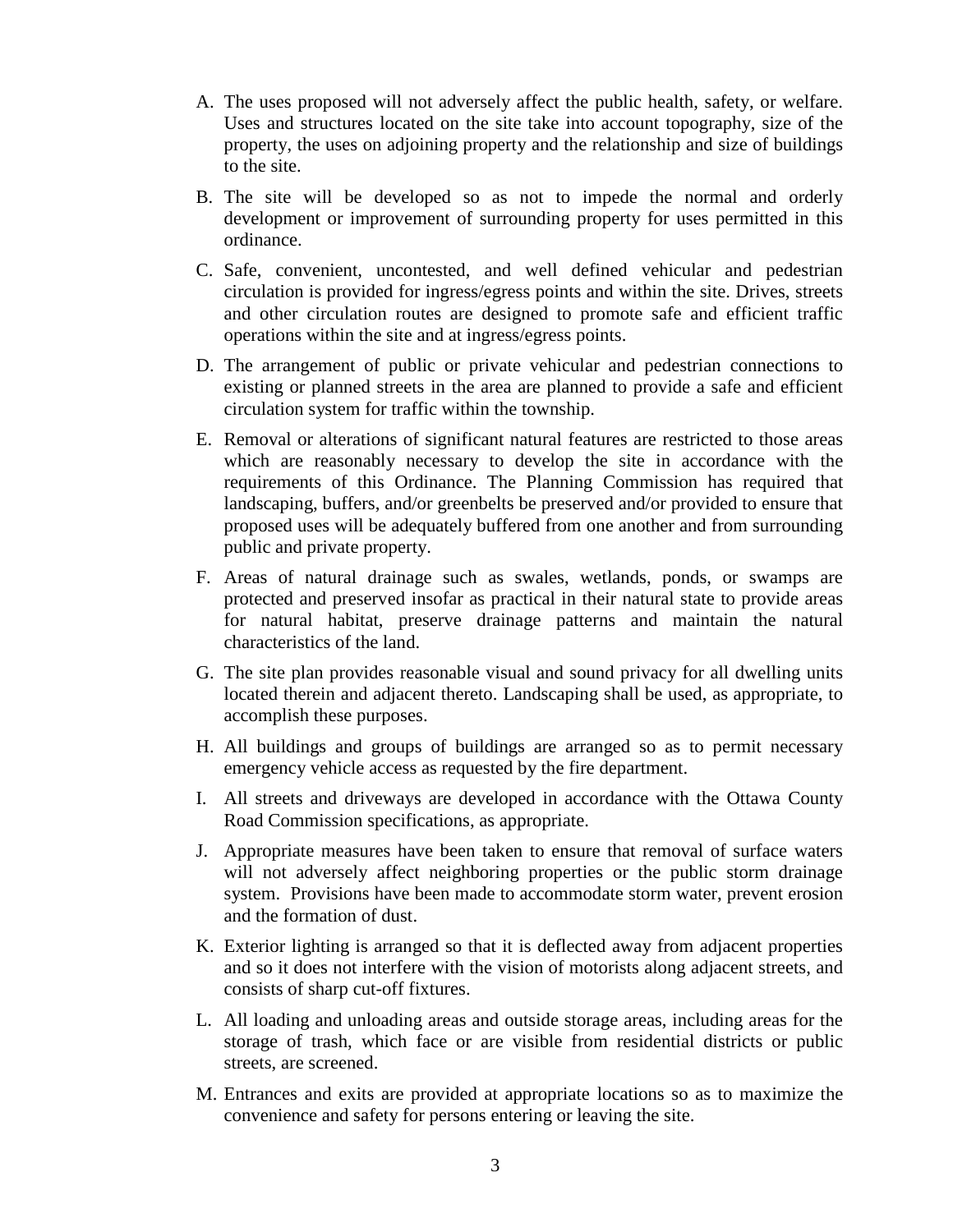- N. The site plans conforms to all applicable requirements of County, State, Federal, and Township statutes and ordinances.
- O. The general purposes and spirit of this Ordinance and the Master Plan of the Township are maintained.

### IX. OLD BUSINESS

A. Site Plan Review – Flagstar Bank

Commissioner Wilson recused himself due to a conflict of interest. Wilson is the real estate broker for the seller/owner of the project site.

Fedewa provided an overview of the project through a memorandum dated April 29<sup>th</sup>.

The applicant, Michael A. Boggio Jr. of MBA Architects, and engineer, Matt Phares, were present and available to answer questions from the Commissioners.

Discussion points from the Planning Commissioners included:

- Amount of parking spaces (*14 spaces as required by the US-31 Overlay District*). Staff noted that additional parking could be added in the future if a parking study was performed. The study must indicate additional parking is needed, and a Site Plan Amendment application must be submitted.
- The Commissioners noted that approval of the Modification to Access Standards (*Section 15A.06 regarding throat depth*) is not setting precedence for future applications. The existing site makes the standard a practical difficulty. Therefore, a modification is appropriate.

**Motion** by Reenders, supported by LaMourie to approve the Site Plan Review application for construction of a Flagstar Bank located at 17250 Hayes Road, based on the application meeting all requirements and standards set forth by the Grand Haven Charter Township Zoning Ordinance. **Which motion carried.**

### **Report**

- 1. The application meets the site plan review standards of Section 23.06 of the Zoning Ordinance. Specifically, the Planning Commission finds as follows:
	- A. The uses proposed will not adversely affect the public health, safety, or welfare. Uses and structures located on the site take into account topography, size of the property, the uses on adjoining property and the relationship and size of buildings to the site.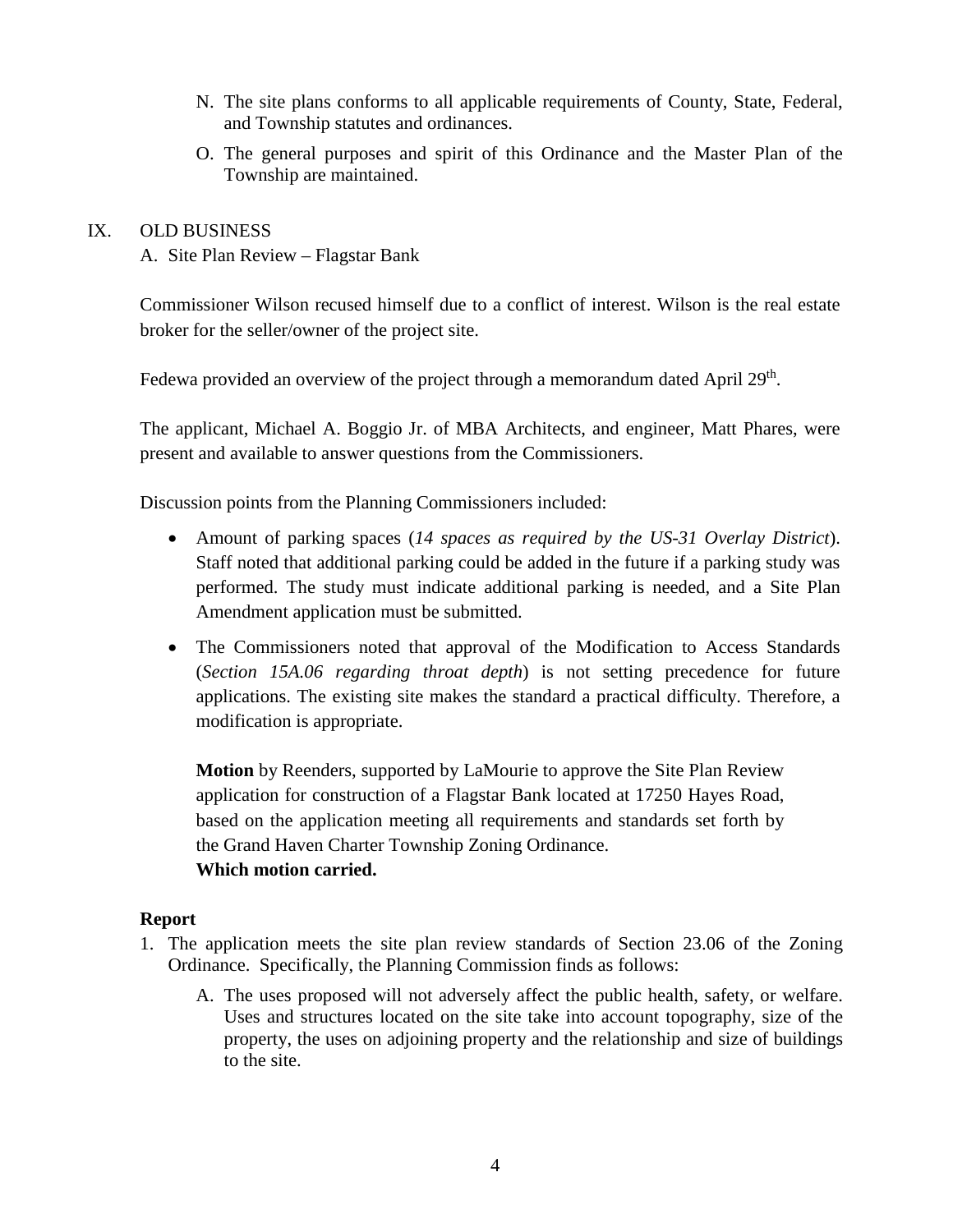- B. The site will be developed so as not to impede the normal and orderly development or improvement of surrounding property for uses permitted in this ordinance.
- C. Safe, convenient, uncontested, and well defined vehicular and pedestrian circulation is provided for ingress/egress points and within the site. Drives, streets and other circulation routes are designed to promote safe and efficient traffic operations within the site and at ingress/egress points.
- D. The arrangement of public or private vehicular and pedestrian connections to existing or planned streets in the area are planned to provide a safe and efficient circulation system for traffic within the township.
- E. Removal or alterations of significant natural features are restricted to those areas which are reasonably necessary to develop the site in accordance with the requirements of this Ordinance. The Planning Commission has required that landscaping, buffers, and/or greenbelts be preserved and/or provided to ensure that proposed uses will be adequately buffered from one another and from surrounding public and private property.
- F. Areas of natural drainage such as swales, wetlands, ponds, or swamps are protected and preserved insofar as practical in their natural state to provide areas for natural habitat, preserve drainage patterns and maintain the natural characteristics of the land.
- G. The site plan provides reasonable visual and sound privacy for all dwelling units located therein and adjacent thereto. Landscaping shall be used, as appropriate, to accomplish these purposes.
- H. All buildings and groups of buildings are arranged so as to permit necessary emergency vehicle access as requested by the fire department.
- I. All streets and driveways are developed in accordance with the Ottawa County Road Commission specifications, as appropriate.
- J. Appropriate measures have been taken to ensure that removal of surface waters will not adversely affect neighboring properties or the public storm drainage system. Provisions have been made to accommodate storm water, prevent erosion and the formation of dust.
- K. Exterior lighting is arranged so that it is deflected away from adjacent properties and so it does not interfere with the vision of motorists along adjacent streets, and consists of sharp cut-off fixtures.
- L. All loading and unloading areas and outside storage areas, including areas for the storage of trash, which face or are visible from residential districts or public streets, are screened.
- M. Entrances and exits are provided at appropriate locations so as to maximize the convenience and safety for persons entering or leaving the site.
- N. The site plans conforms to all applicable requirements of County, State, Federal, and Township statutes and ordinances.